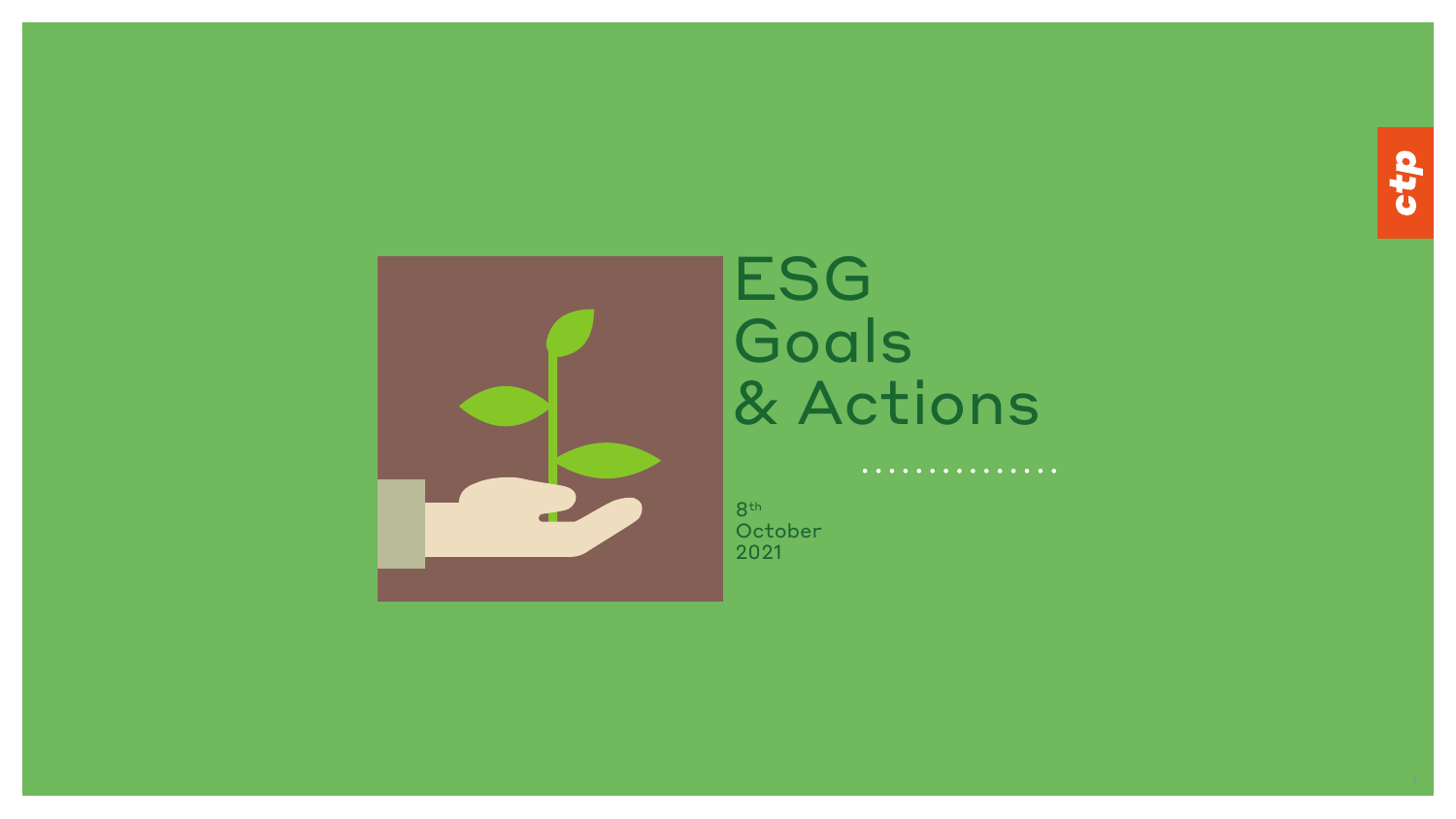Our main goal is to stop climate change, improve the health and well-being of our tenants, colleagues, communities and ecosystems, and be an example of integrity. We want to finish the race to net-zero as quickly as possible. Through our actions, we encourage our industry peer group to pick up speed collectively. To do so effectively we have identified four pillars on which our ESG strategies are based:

> **Stimulate** Well-Being & Education

We constantly try to be the leader of the pack. When the group catches up, CTP must break away and become a front runner again. That is why we adapt our actions to accelerate the group to reach common goals.





Promoting Personal & Professional Integrity

2.5% Innovators 13.5% Early Adopters 34% Early Majority 34% Late Majority 16% Laggards



## | Introduction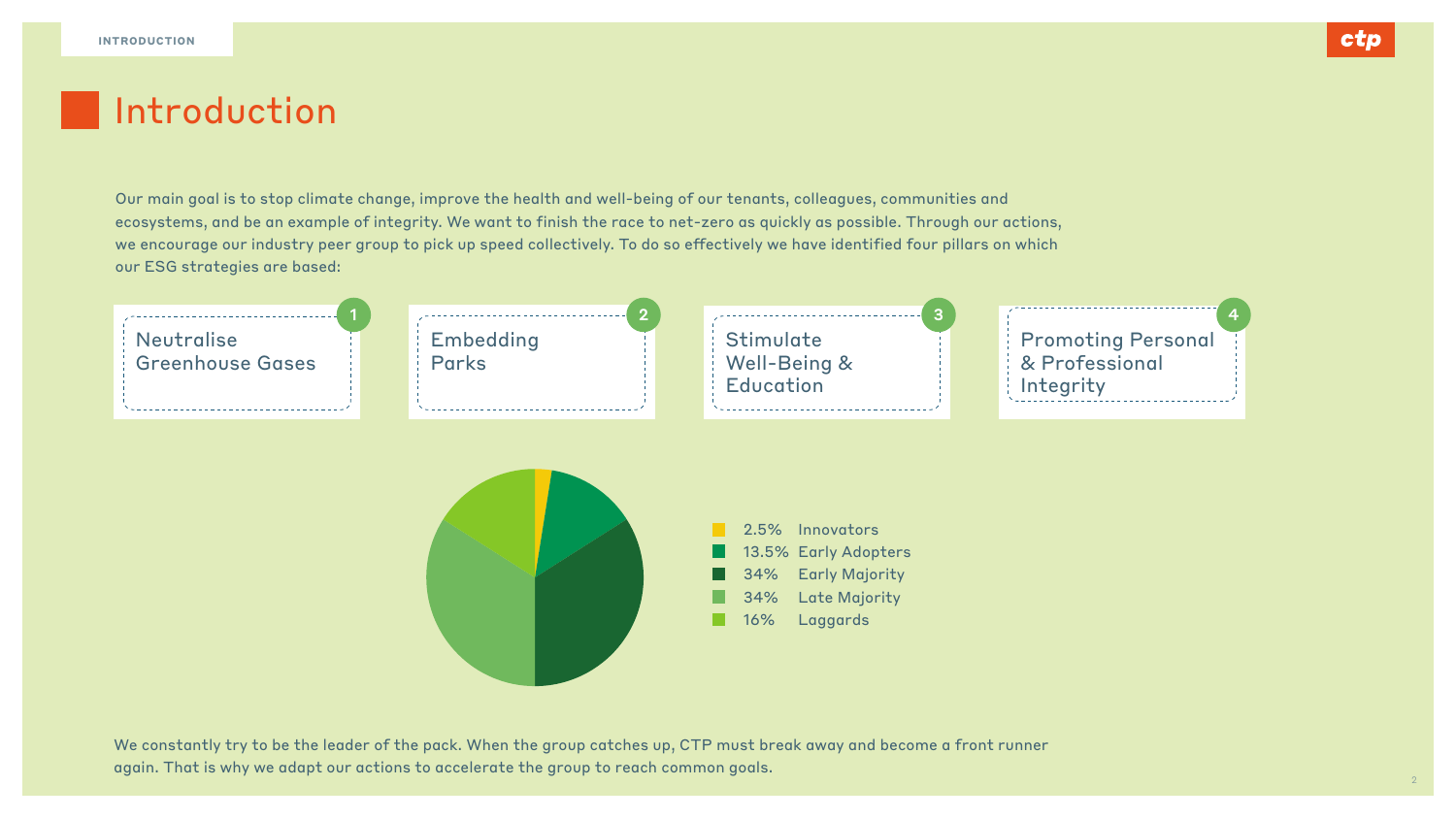Our Goals and Actions are set up with the United Nations Sustainable Development Goals (SDG), the Paris Climate Accords, and the European Green Deal in mind. We apply initiatives like the Science Bases Target initiative (SBTi) and Carbon Risk Real Estate Monitor (CRREM) to decarbonise our portfolio to stay within the 1.5ºC temperature increase as per the Paris Climate Accords. These frameworks are the foundation upon which CTP builds its ambitions. Specifically, they are in alignment with 10 of the 17 SDGs.





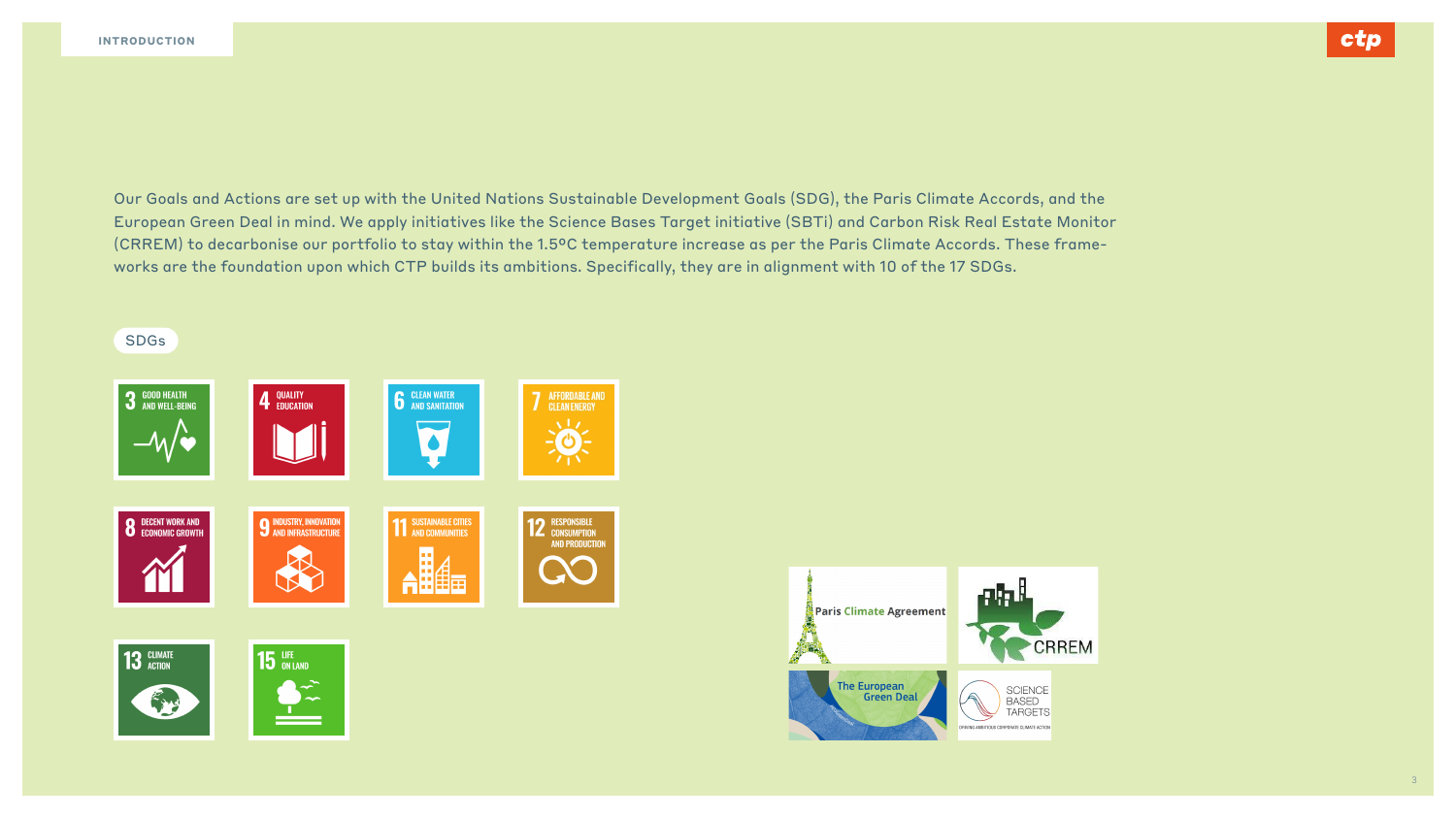As CTP, we recognise the science conveyed in the Sixth Assessment Report of the IPCC , which states that man-made climate change is a reality. If we want to curb climate change, action needs to be taken, no!. Therefore, CTP is committed to targets that are in line with the reductions in Green House Gas (GHG) emissions required to keep global warming to a maximum of 1.5ºC.

## Neutralize Greenhouse Gases 1

At CTP we believe we play a key role in de reduction of GHG emissions of our tenants by providing them with spaces that require the least amount of energy needed, building, renovating, and maintaining them in such a way we can expect the best Energy Performance Certificate (EPC) scores.

At CTP we also trust in the added value of ISO certifications, such as the 14001 for environmental management or the 50001 for energy management for our buildings in the Czech Republic and Romania.

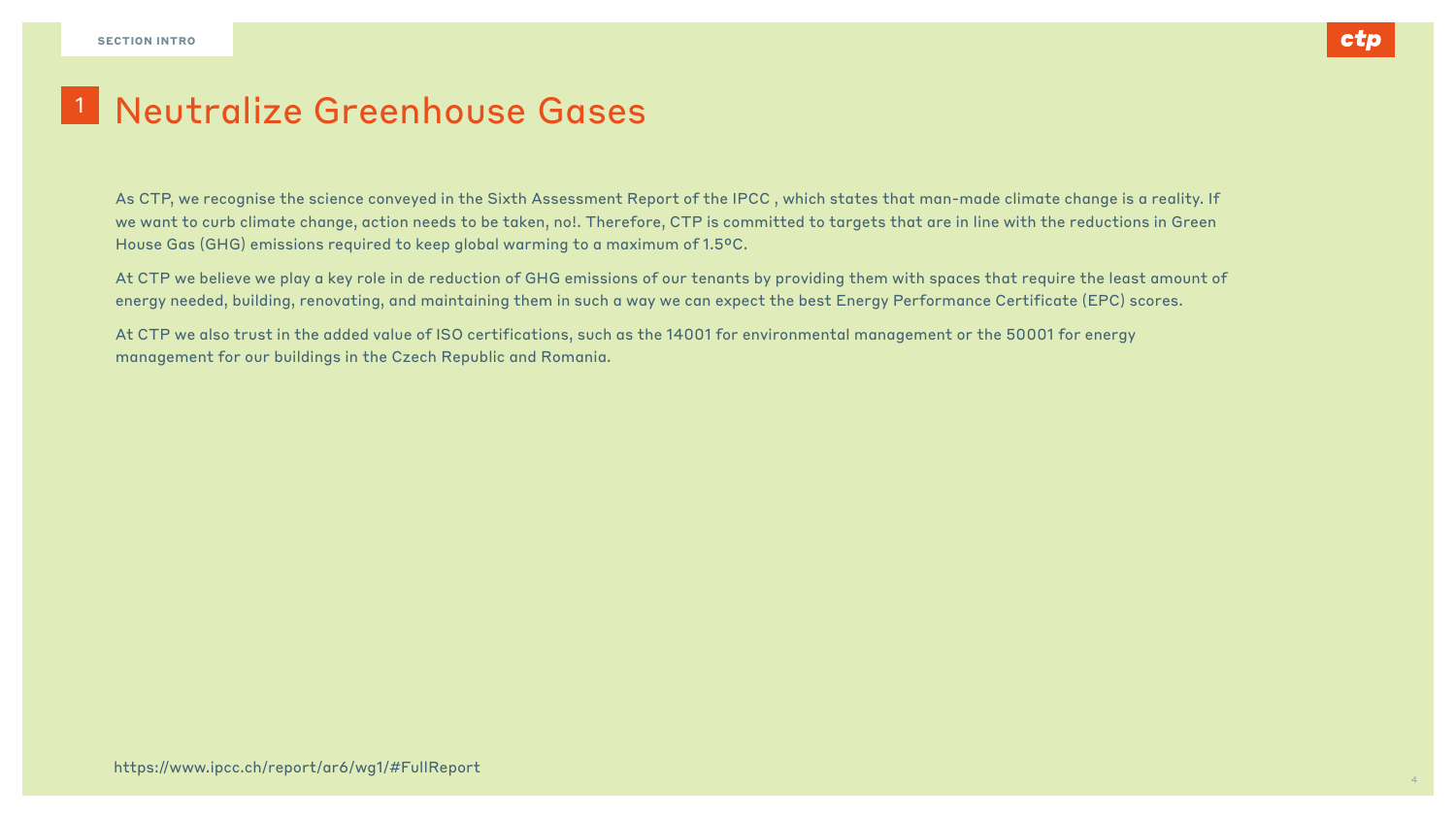- (A) Decarbonise our business operations in line with the SBTi methodology
- (B) Ensure that each building in the portfolio is aligned with the CRREM Pathway
- (C) Implement innovations that reduce GHG and so support the wider real estate, transport and energy sectors



5

# 1 Goals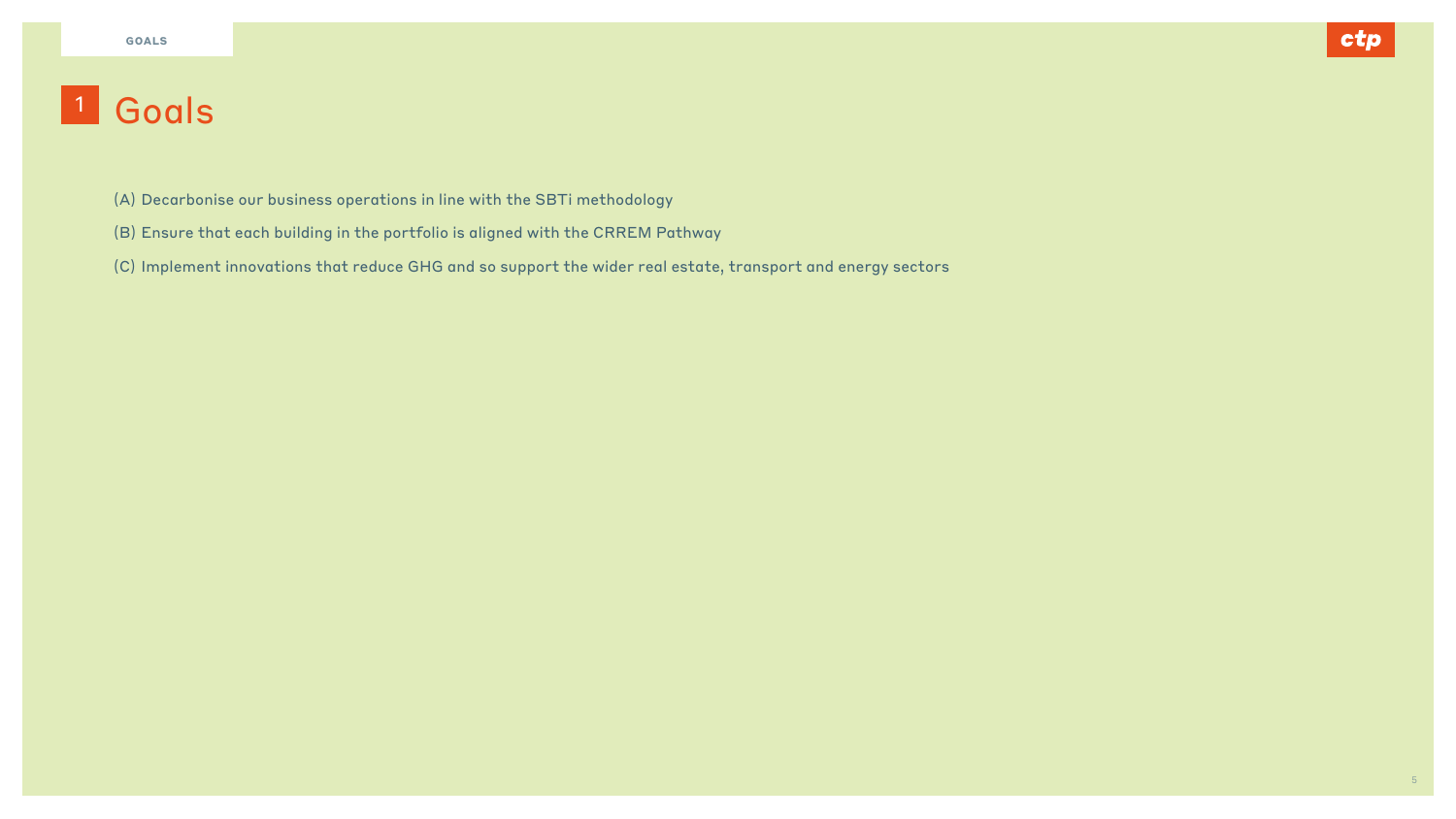### By the end of 2021, we will have

- **→** Verified GHG neutrality on our own operations (Scope 1 + 2)
- $\rightarrow$  Maintained the certification of all assets the Czech Republic and Romania with I 14001 (Environmental management) ar 50001 (Energy management) certificat

- → Eliminated fossil-fuelled electricity and operate with certified renewable electricity for our own operations
- → Investigated to which extend we can manage our forests sustainably to ensure carbon credit certification of our fores the long-term

### By the end of 2022, we will have

### By the end of 2023, we will have

- **→** Access to all data regarding the consumption of energy to be unified measured and analysed on one platform through the whole portfolio, including tenant energy consumption
- → All new construction and refurbishment completed in line with the EU taxonomy

### SDG Alignment | 7.1, 7.2, 7.3, 7.a, 9.1, 9.5, 12.2, 12.6, 13.1, 15.1, 15.2, 15.3

| ts in<br><b>SO</b><br>าd<br>tions | $\rightarrow$ Certified 100% of our assets in the<br>rest of our portfolio with ISO 14001<br>(Environmental management) and ISO<br>50001 (Energy management)<br>By the end of 2025, we will have<br>Electrified all our new buildings to avoid<br>fossil fuel dependency for space and water<br>heating | By the end of 2030, we will have<br>→ Covered 100% of our portfolio's<br>surface with PV solar panels<br>By the end of 2040, we will have<br>> Electrified our entire portfolio ar<br>100% certified green electricity<br>→ Compensated all embodied emiss<br>since the start of CTP in 1998. |
|-----------------------------------|---------------------------------------------------------------------------------------------------------------------------------------------------------------------------------------------------------------------------------------------------------------------------------------------------------|-----------------------------------------------------------------------------------------------------------------------------------------------------------------------------------------------------------------------------------------------------------------------------------------------|
|                                   | → Obtained certified carbon credits through<br>the forests we manage                                                                                                                                                                                                                                    | By the end of 2050, we will have                                                                                                                                                                                                                                                              |
| ure                               | > Obliged all our tenants to only procure<br>certified green electricity through clauses<br>in lease agreements                                                                                                                                                                                         | Achieved our goal of being in line<br><b>SBTi</b>                                                                                                                                                                                                                                             |
|                                   | $\mathsf{a}$ in $\rightarrow$ Established proof of concept for the<br>storage of self-produced energy through<br>Hydrogen                                                                                                                                                                               |                                                                                                                                                                                                                                                                                               |
|                                   | By the end of 2026, we will have                                                                                                                                                                                                                                                                        |                                                                                                                                                                                                                                                                                               |
| ႟                                 | $\rightarrow$ Obtained carbon neutrality for scope 1, 2<br>and 3 emissions                                                                                                                                                                                                                              |                                                                                                                                                                                                                                                                                               |
| ıts<br>V                          | $\rightarrow$ Covered 50% of our portfolio's roof<br>surface with PV solar panels                                                                                                                                                                                                                       |                                                                                                                                                                                                                                                                                               |



's roof



### ne with the

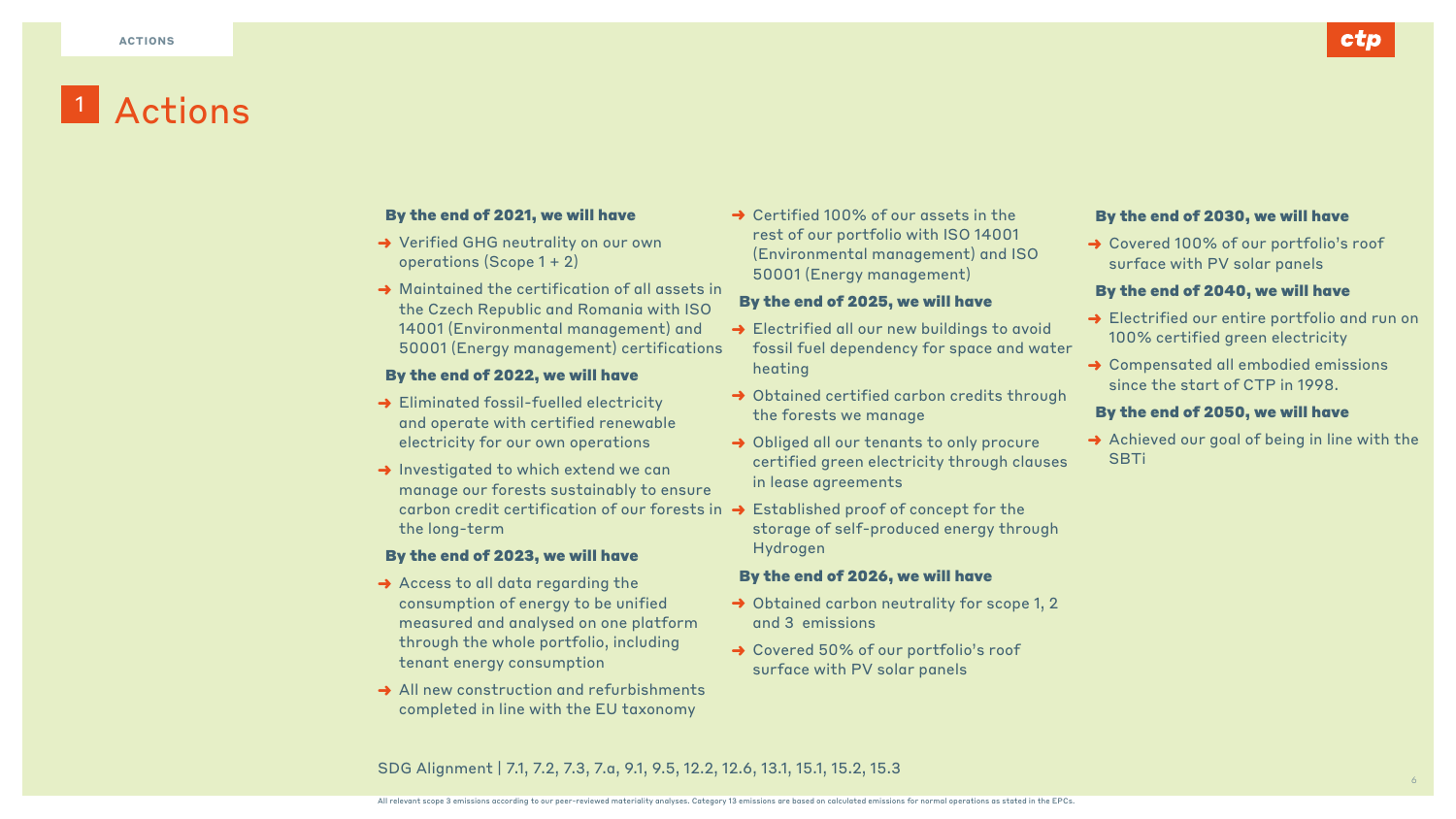The idea of 'Embedding Parks' is geared towards making these parks a part of the environment and community in which they are built. This pillar entails a wide variety of aspects. From high-quality buildings, to multipurpose terrain-use and improving biodiversity. Our parks are to be used not only by the people working there, but are to be appreciated by surrounding communities as well.

All of CTP's buildings have been BREEAM certified and validated as 'Very Good' or better. They enable our tenants to keep the operating costs as low as possible through high-efficiency materials.

We build our parks to positively contribute our part of a wider community. Therefore, we enable the use of facilities, for example sports facilities, by the surrounding community. Infrastructure is built in such a manner that it is easy and inviting to use for, for example, cycling.

CTP is also aware of the impact of its parks on the physical environment and biodiversity. In our parks we practice the Mitigation Hierarchy, which is a tool that aims to help manage biodiversity risk Environmental Impact Assessments (EIAs), of avoidance, minimization, restoration, offsetting, and compensation. In addition, we operate our forests sustainably, in order to optimise carbon capture and with a view to be turned into certified carbon credits.



7

## 2 Embedding Parks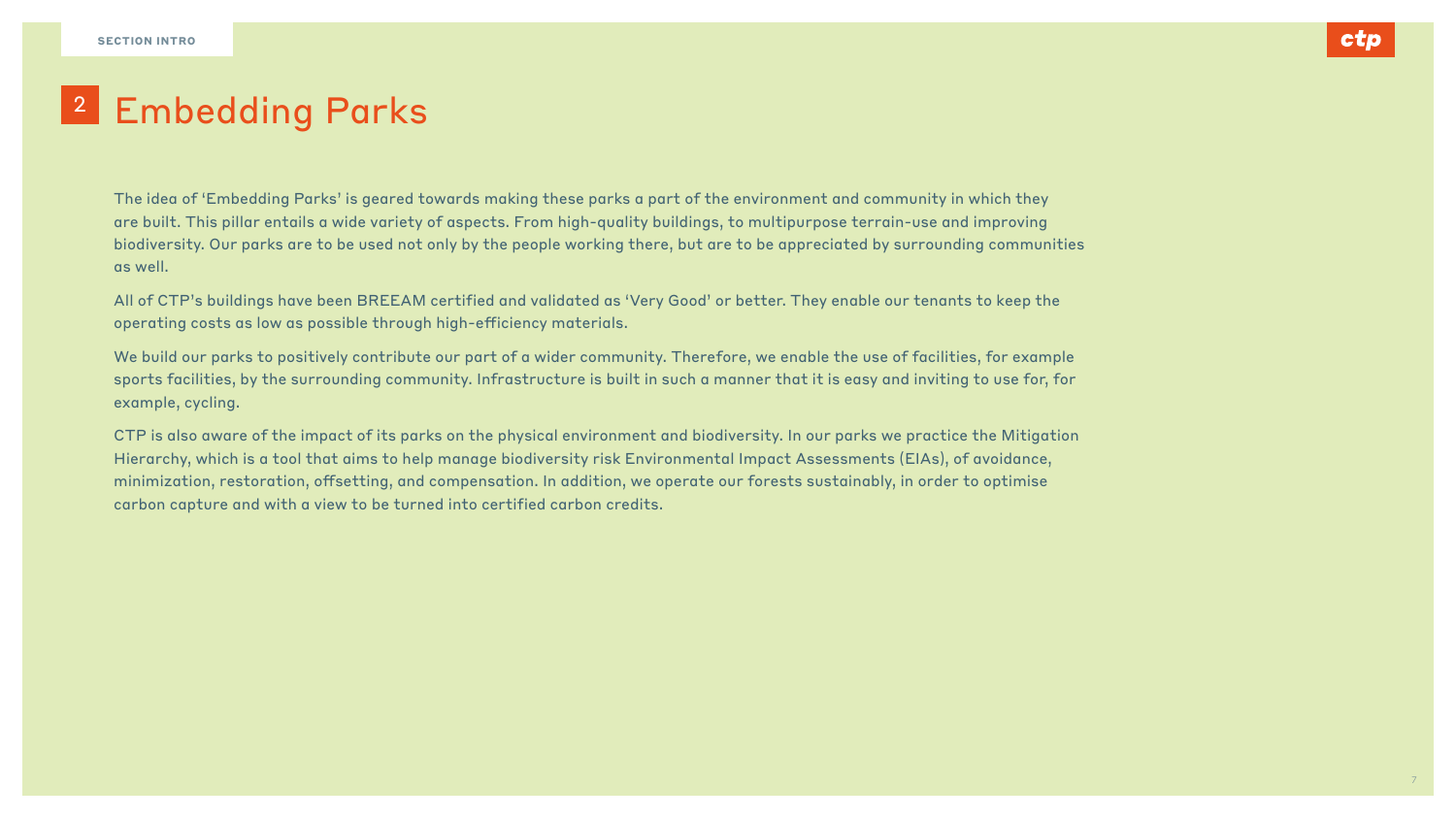(A) Halt and reverse land degradation, deforestation and biodiversity loss. Protect, restore, and promote sustainable use of terrestrial and subterranean ecosystems.

(B) Create parks which:

- Are resilient to the consequences of climate change.
- Are resource efficient, including having adequate access to public transport.
- Are comfortable, functional, and adaptable to tenants' needs.
- Add value and quality to the direct community.
- Provide wider services to the direct community

(C) Promote the use of clean mobility alternatives by improving local infrastructure in the community, wherever possible built/ renew railway connection to our parks.



## <sup>2</sup> Goals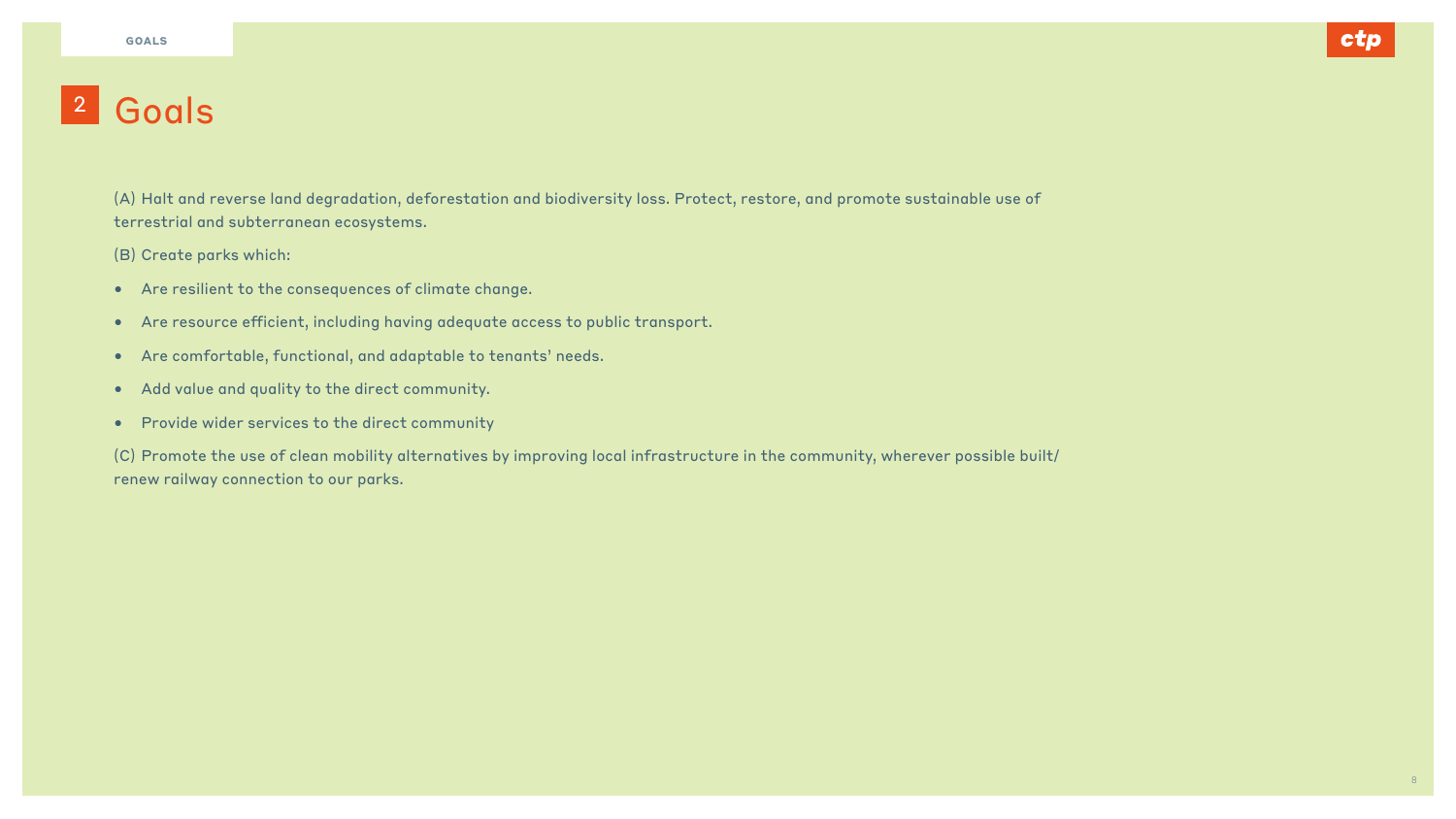### By the end of 2021, we will have

- → Dedicated 25% of the non-built / un-paved up area of new developments to green spaces which will be designed with Nature-Based Solutions in mind **→ 100% of wood related materials will be** certified (FSC, PEFC, etc.).
- → Installed 3% charging stations of all newly build parking spaces on all our properties.

- **→** Allocated 5% of the parks maintenance budget to support and improve biodiversity
- → Performed Life Cycle Assessment (LCA) on all assets in our portfolio

### By the end of 2022, we will have

- **→** Equipped 100% of buildings with smart sub-meters in line with the EMS
- **→ Transferred green areas into native** meadows with native flora and equipped with insect hotels to promote flora and fauna in the area. No invasive species planting will be permitted.

**→ EPDs for 2/3 of building materials (by** value).

### By the end of 2023, we will have

- → Installed permeable surfaces for roads, parking lots and truck yards such as grass paving where practically possible.
- **→** Designed our first park with circular economy concepts and operating principles.

- **→ Eliminated potable water dependency for** flushing toilets and landscaping through grey/rainwater harvesting systems on all our newly developed and refurbished properties.
- → Installed charging stations for 50% of the parking spaces on all our properties.

- 
- 
- 

**→ Installed charging stations for 100% of** the parking spaces on all our properties.

→ Installed energy storage solutions in every park to meet regulated energy demand.

→ Installed energy storage solutions in every park to meet unregulated energy demand.

### By the end of 2025, we will have

### By the end of 2030, we will have

### By the end of 2035, we will have

### By the end of 2040, we will have

### By the end of 2050, we will have



## 2 Actions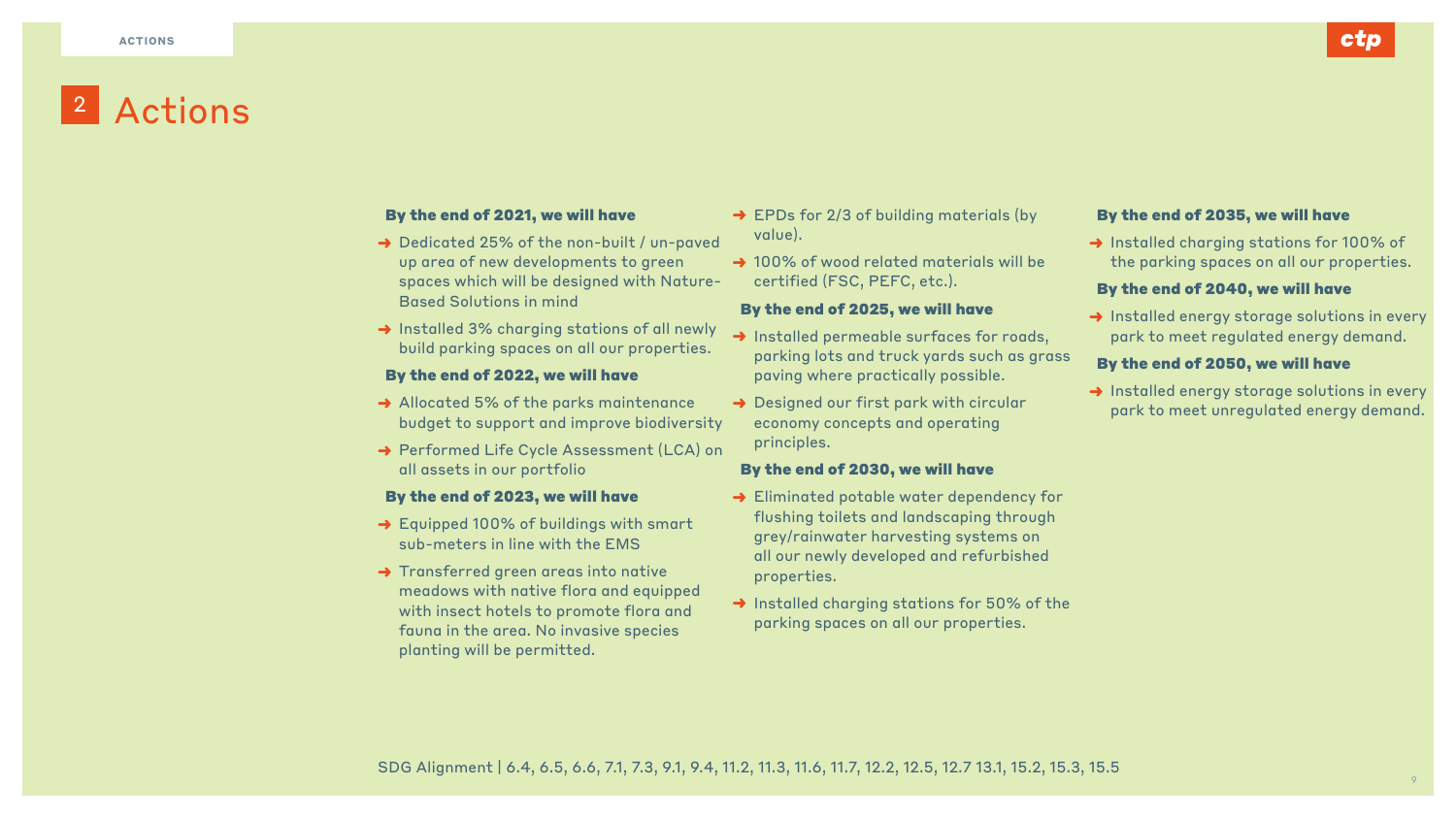CTP is committed to being a responsible member of society. The 3rd pillar on stimulating well-being and education are derived from this.

We actively engage with the communities in which we operate through charities related to well-being and education. We support students at the Faculty of Civil Engineering at the University of Brno, we provide financial aid to hospices for palliative care, CTP is one of the biggest and long-term sponsors of the Tereza Maxová Foundation whose aim is to provide effective and specific assistance to abandoned and underprivileged children at both the national as well as regional level. We sponsor UNHCR's 10-for30 Program aimed at supporting refugees obtaining a degree in higher education.

At CTP we hold bi-annual company meetings. These meetings, where all colleagues from all countries are invited, fosters bonding and strengthens our company culture, with people from many different countries mingling which furthers mutual respect for one another.



10

## <sup>3</sup> Stimulate Well-Being & Education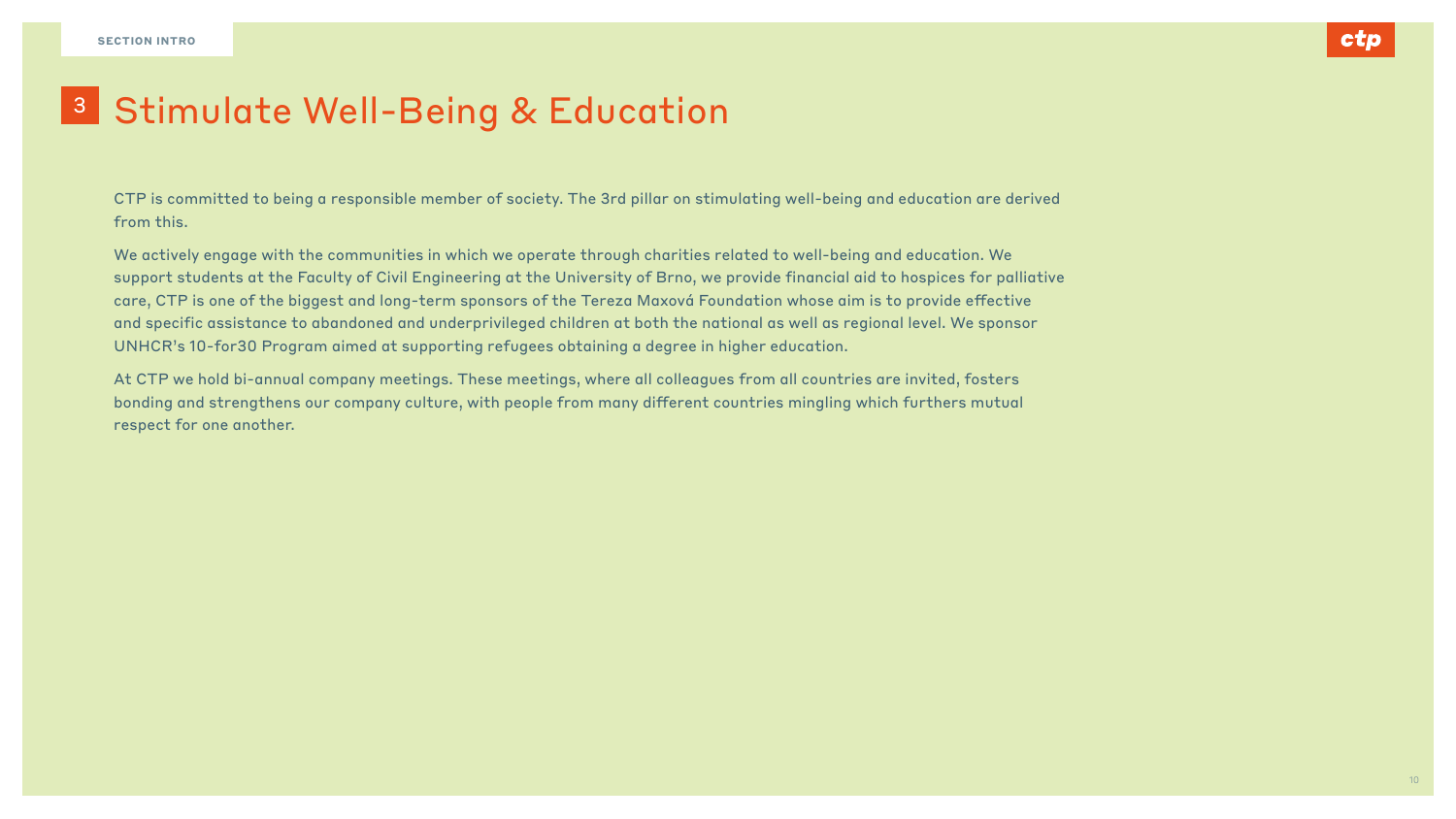- (A) Create parks that invite tenants and neighbours to adopt a healthy active lifestyle
- (B) Make sustainable buildings that provide a comfortable, healthy, and functional space
- (C) Be an all-inclusive company where we stimulate diversity based on age, gender, sexual or background
- (D) Stimulate and support personal and professional development of employees by subsidising quality educational programmes
- (E) Promote a healthy work-life balance for our colleagues
- (F) Facilitate bicycle and public transport use for colleagues



### <sup>3</sup> Goals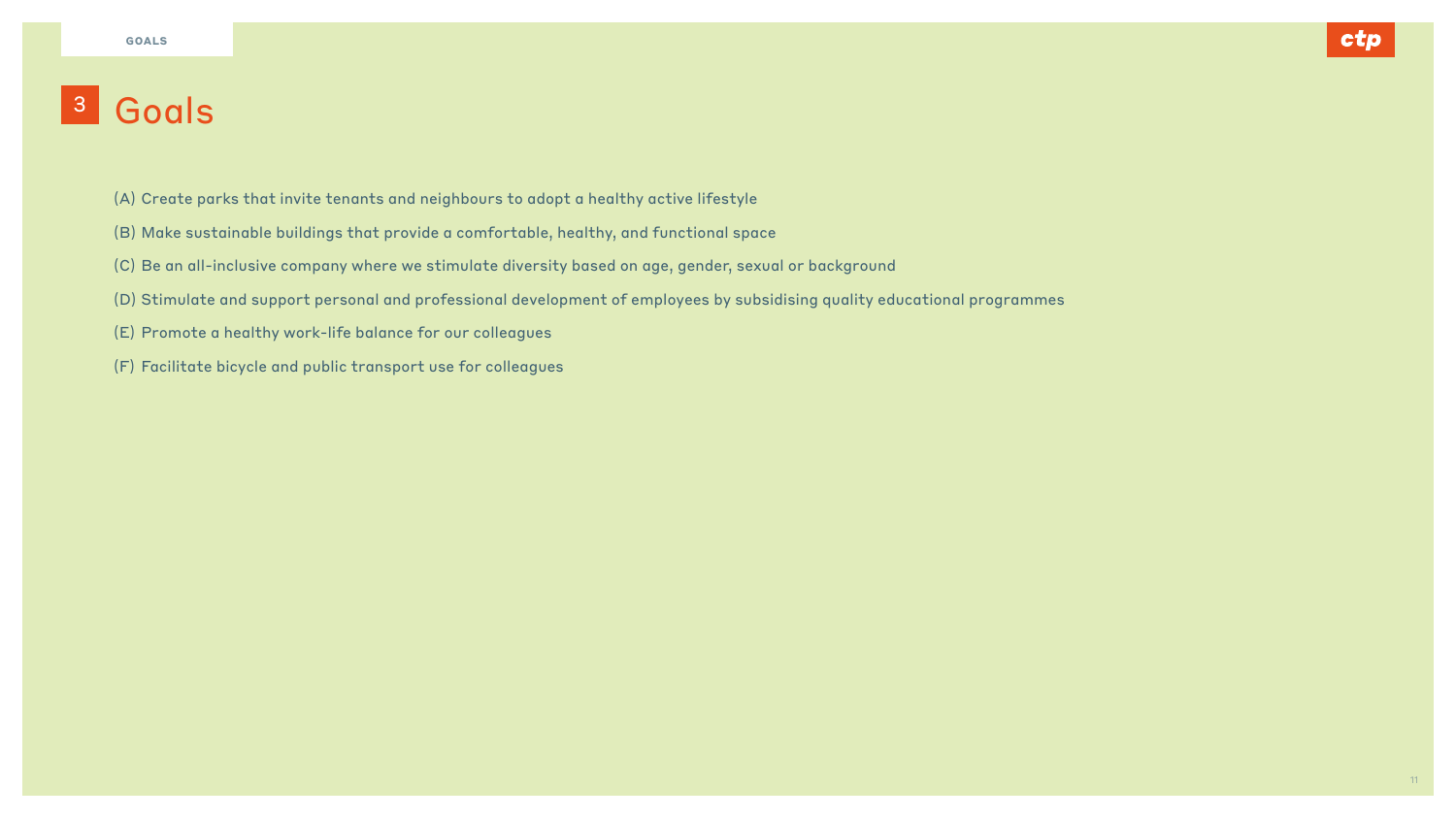### By the end of 2022, we will have

- → Offered all employees the opportunity to participate in a relevant higher education program that can be combined with (reduced) employment hours
- **→ Adopted a working culture where** managers are made aware of material issues in work-life balance

**→ Equipped all our parks with diverse green** spaces where tenants can enjoy nature

### By the end of 2023, we will have

- **→ Created spaces for bicycle tracks and** a safe route within the parks, installed bicycle racks and shower rooms
- → Installed all new and refurbished parks with sports facilities accessible to tenants and the local community alike

### By the end of 2025, we will have

## Actions 3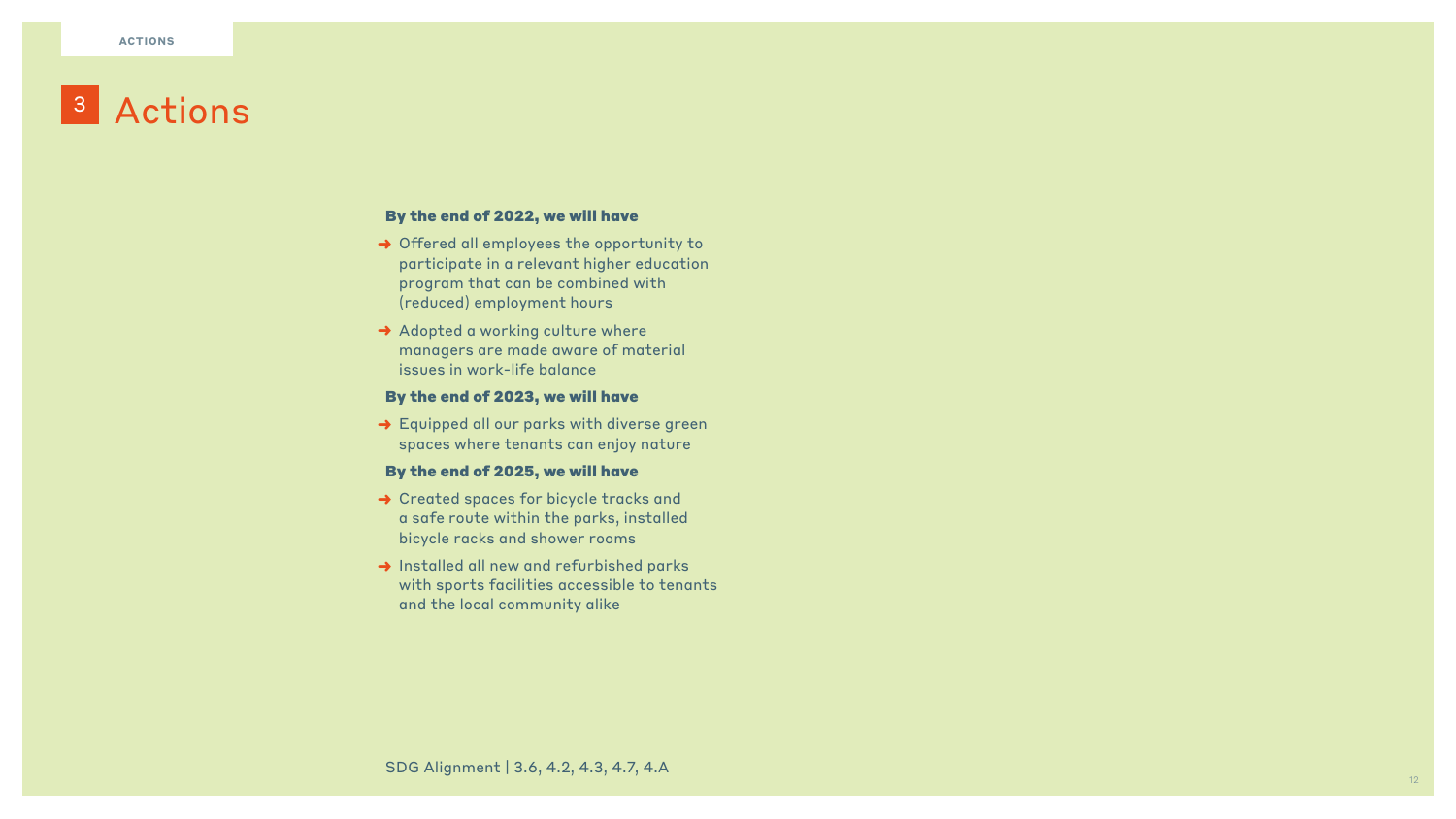Integrity is a part of our core values. We value ethical, fair and honest behaviour towards our employees, customers, suppliers, competitors, public authorities and regulators as well as any other party involved in its day-to-day activities.

CTP has chosen to operate under the Dutch Corporate Governance Code as we feel it is the one most closely connected to the CTP DNA. We follow EU, national and local laws & regulations, and go beyond them where we feel it is in the interest of the communities in which we operate.

Furthermore, we have a structured approach to managing the organisation. We have embedded various KPI's related to financial, operational, and ESG related issues in our operational structure, and monitor these regularly. We have formalised processes to manage different risks and we conduct regular internal audits.



## 4 Promoting Personal and Professional Integrity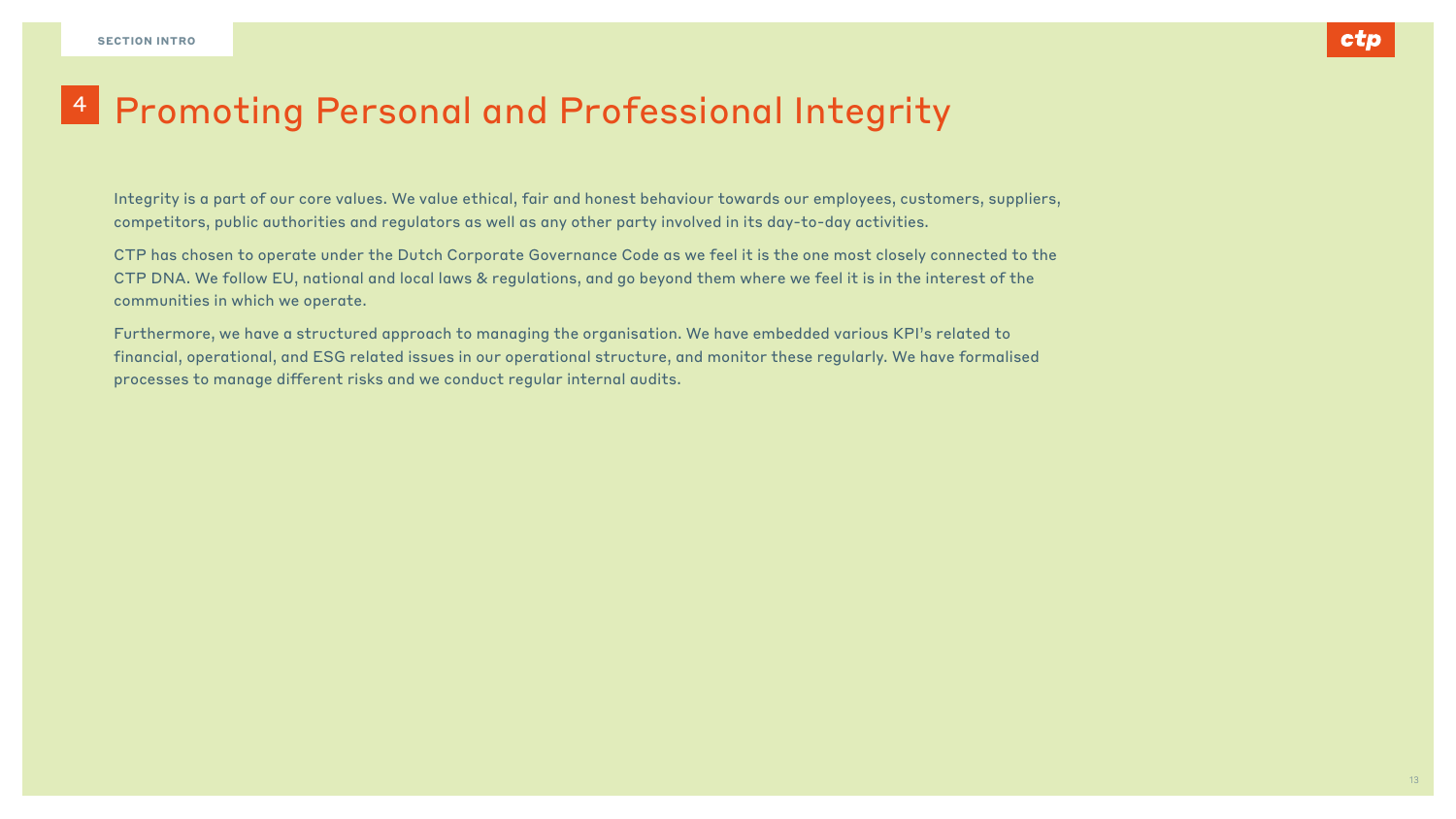- (A) Evolve successful work methods into well-established and codified processes
- (B) Promote ethical procurement processes. Use, reuse and dispose of material in a responsible way
- (C) Be an all-inclusive company where we stimulate diversity based on age, gender, sexual orientation, or background



### <sup>4</sup> Goals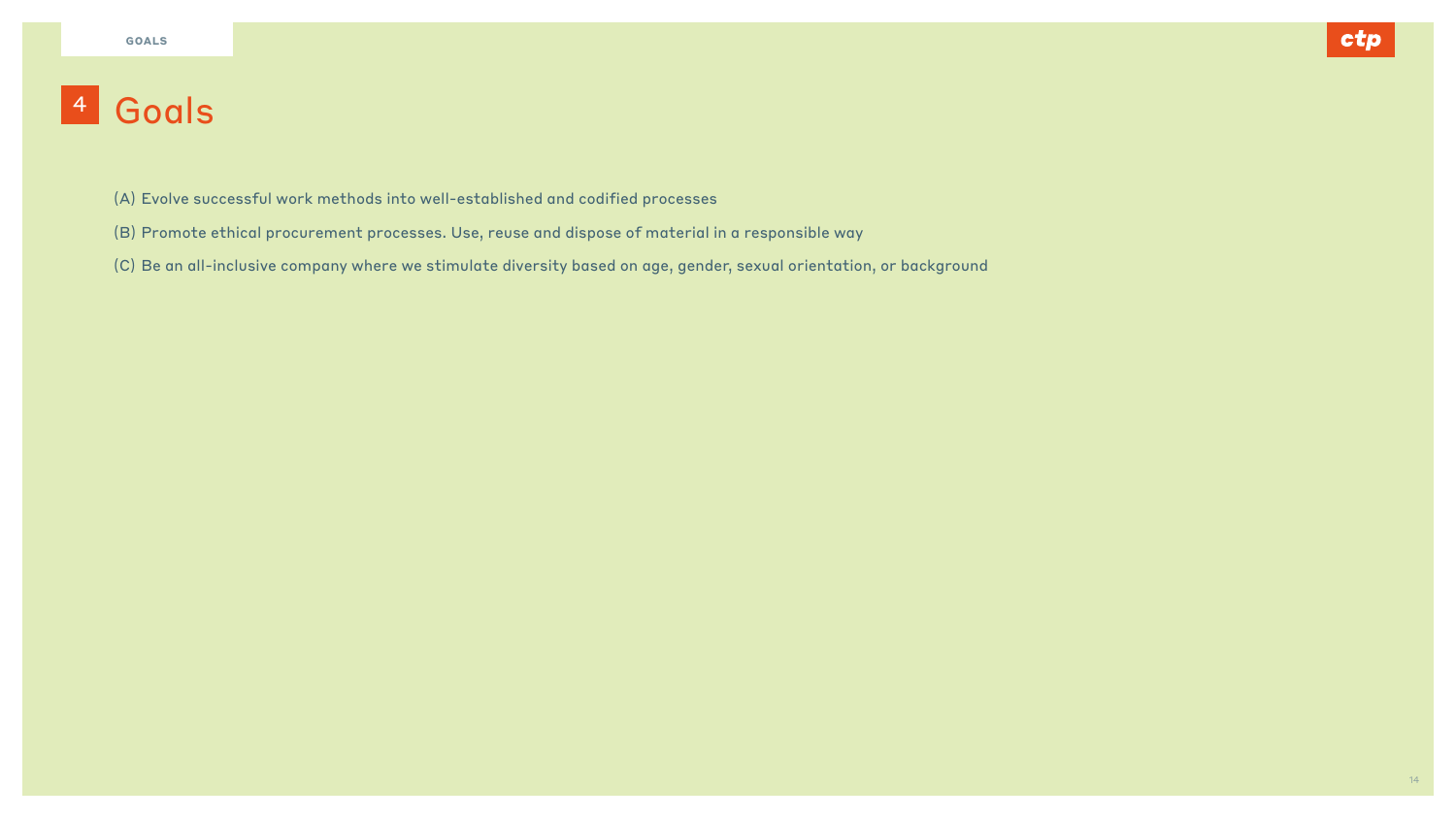### By the end of 2021, we will have

- **→ Completed Critical Supplier Identification**
- → Formalised the Supplier Code of Conduct

### By the end of 2022, we will have

- **→** A dedicated and specialised ESG team
- → In place a procedure for sourcing ethically sound materials and their handling
- → Updated our Code of Conduct
- **→ Completed our Discrimination &** Harassment policy
- → Formalised the tender review process

**→ Implemented an annually recurring** stakeholder engagement process

### By the end of 2023, we will have

## 4 Actions